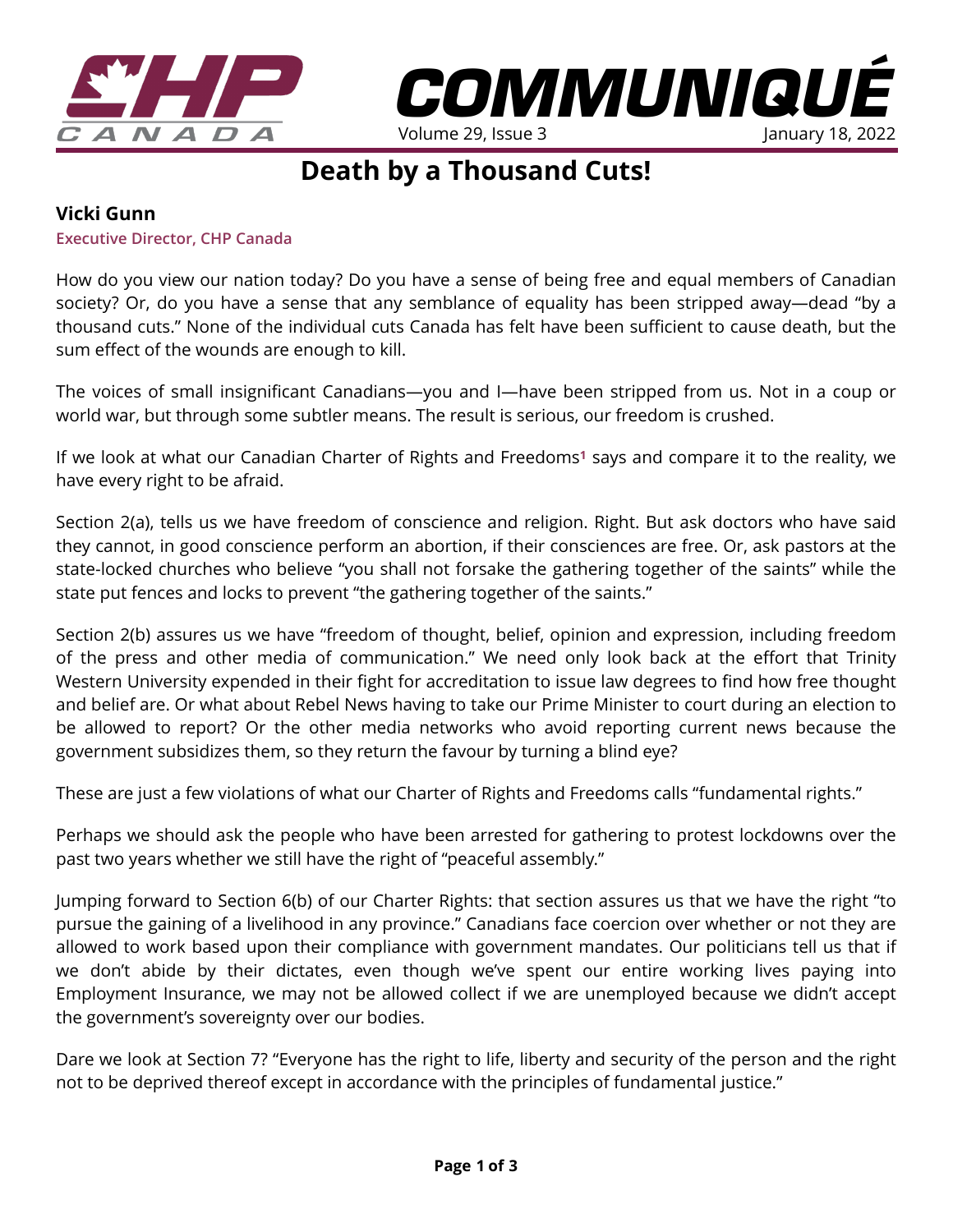Whether or not you agree with COVID vaccinations, if it is mandated—as our current Federal Health Minister has indicated it should be**[2](https://www.cbc.ca/news/politics/duclos-mandatory-vaccination-policies-on-way-1.6307398)**—would we still have "security of person"? The Supreme Court of Canada has interpreted "security of person" quite broadly including as a basis for "Medical Assistance in Dying."**[3](https://www.thecanadianencyclopedia.ca/en/article/assisted-suicide-in-canada)** Can it be that we have permission from the government to kill our bodies but do not have permission to refuse to have a foreign substance put into our bodies?

Churches across Canada have faced the violation of Section 8: "Everyone has the right to be secure against unreasonable search or seizure." In the past year and a half, some churches have been seized by the government and placed under lock and key. That is theft and a violation of natural property rights. This is not government property, it is owned by those who purchased it.

Looking at state violations of our fundamental rights and freedoms would be incomplete without looking at Section 9: "Everyone has the right not to be arbitrarily detained or imprisoned."

Should we ask Pastor Artur Pawlowski or Dawid Pawlowski whether their right "not to be arbitrarily detained or imprisoned" was violated when they were arrested on the snowy streets of Calgary? How about Pastor Tim Stephens? How about Pastor James Coates? What crime did they commit? Holding a church service in accordance with Scripture? In the video of the Pawlowski brothers' latest arrest,**[4](https://www.youtube.com/watch?v=B5f4xppV25w)** the police were quite vague about the charges; they mentioned breach of conditions but could not or would not specify what the breach was. They were just obeying orders . . . where have we heard that before?

It is sad that our Canadian Charter Rights and Freedoms was breached by Canadian police officers following orders . . . in clear violation of the principles established by the Nuremberg Code. German officers who tried to defend their actions by saying, "I was just doing as I was told," found that excuse was unacceptable. God and the Nuremberg judges held them accountable for their crimes against humanity. Until recently, Canada has honoured that principle of personal accountability.

I love my country. I believe all Canadians who care must speak out on the loss of freedoms and the abuse of power before we hit the point of no return. Some of us aren't happy to be vassals of the state. Some of us aren't happy to have our Charter emasculated and our unquestioning obeisance demanded. Some of us want to go back to when the rights and freedoms promised in our Charter were upheld and protected by our politicians, our law enforcement officers, and our judges.

Have you thought about what this gradual usurpation of our rights and freedoms means for your children and grandchildren? We hear stories of how losing the fundamental right of association of children with each other has brought many of them to suicide. What a tragedy!

Yet today, so many seem willing to let those fundamental freedoms slip away, piece by piece, without a whimper. An American hero once famously cried, "Give me liberty or give me death!" We are more likely to hear the quiet whimper of "do what you want just as long as there is no risk to me."

Do your freedoms matter to you enough for you to stand up and say, "I'll risk it all to preserve my rights and freedoms"?

I recently watched our PM, Justin Trudeau, publicly promote hatred**[5](https://westernstandardonline.com/2021/12/trudeau-calls-the-unvaccinated-racist-and-misogynistic-extremists/)** against the unvaccinated. He claimed (without evidence) that the unvaccinated "don't believe in science," and are "often misogynists and racists." He then asked, "Do we tolerate these people?" In that speech, he encouraged intolerance and hatred for those who have not toed his line.